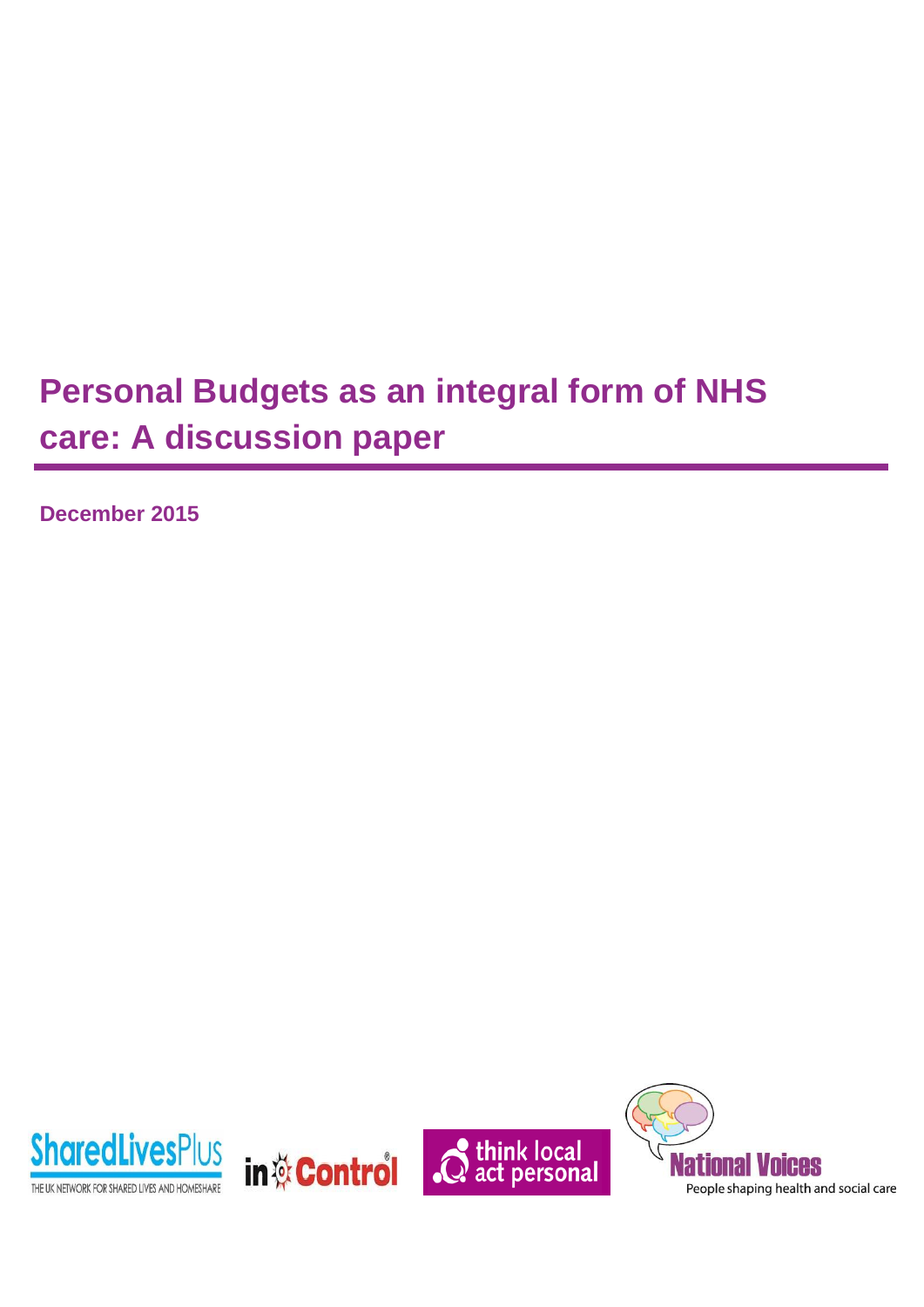#### **Summary**

There is growing evidence that personal budgets can be an effective, valued and value for money mechanism to improve the quality of life of people with long term conditions, and their experience of care and support services.<sup>1</sup> They give people greater choice and control over the support they access, ensuring that it is shaped around their lives and goals. People who have used a personal budget to access support report improved experiences and wellbeing.<sup>2</sup>

Despite this evidence, some commentators have expressed concerns about the use of personal budgets within the NHS. Recent coverage has suggested that the support accessed through personal budgets can be inappropriate, dismissing them as allowing people to purchase 'luxuries'. <sup>3</sup> This has raised questions about the impact on existing statutory services given limited resources, and whether they are fully compatible with a universal National Health Service. It is feared that this could threaten the sustainability of existing services if funding follows budget holders who choose alternative support.

National Voices, Shared Lives Plus, TLAP and In Control believe that these concerns are misplaced, and reflect a lack of understanding of how personal budgets ensure that NHS funding is targeted so that people receive the help that best meets their health goals. Rather than trying to shoe-horn all patients with a particular condition into an existing service, whether or not they find it useful, people work alongside their clinicians to identify what will be most effective in helping them to manage their condition and live a full life.

We believe that the positive impact that personal budgets can have on the lives and wellbeing of people with long term conditions warrants their wider use across health and care, based on personalised care and support planning.<sup>4</sup> Our view is that personal budgets are consistent with, and indeed strengthen the NHS's founding values of health care that is comprehensive, collectively funded, and free at the point of use.

In addition, personal budgets can be implemented in a way that promotes collective action and community ties, rather than individualism and privatisation of health and social care. Most importantly, they have the potential to improve experience and outcomes for individuals, by ensuring that the care they receive fits around their lives and goals, rather than around the institutions that provide it.

<sup>&</sup>lt;sup>1</sup> The Health Foundation (2010) *[Personal health budgets: research scan](http://www.health.org.uk/public/cms/75/76/313/2594/personal%20health%20budgets.pdf?realName=wiYPsk.pdf)* See Appendix for discussion of this evidence 2 Forder, J, Jones, K, Glendinning, C, Caiens, J, Welsh, E, Baxter, K, Davidson, J, Windle, K, Irvine, A, King, D and Dolan, P (2012[\) Evaluation of the personal health budget programme Discussion Paper 2840;](http://www.york.ac.uk/inst/spru/research/pdf/phbe.pdf) In Control, Lancaster University and TLAP (2015) *[Personal Health Budget Holders and Family Carers: the POET Surveys 2015](http://www.thinklocalactpersonal.org.uk/_library/Resources/SDS/POETPHB2015FINAL.pdf)* 

<sup>3</sup> <http://www.dailymail.co.uk/news/article-3217637/NHS-blows-fortune-holidays-pedalo-ride-summer-house.html>

<sup>4</sup> National Voices (2014) *[Care and support planning guide](http://www.nationalvoices.org.uk/sites/www.nationalvoices.org.uk/files/guide_to_care_and_support_planning_final.pdf)*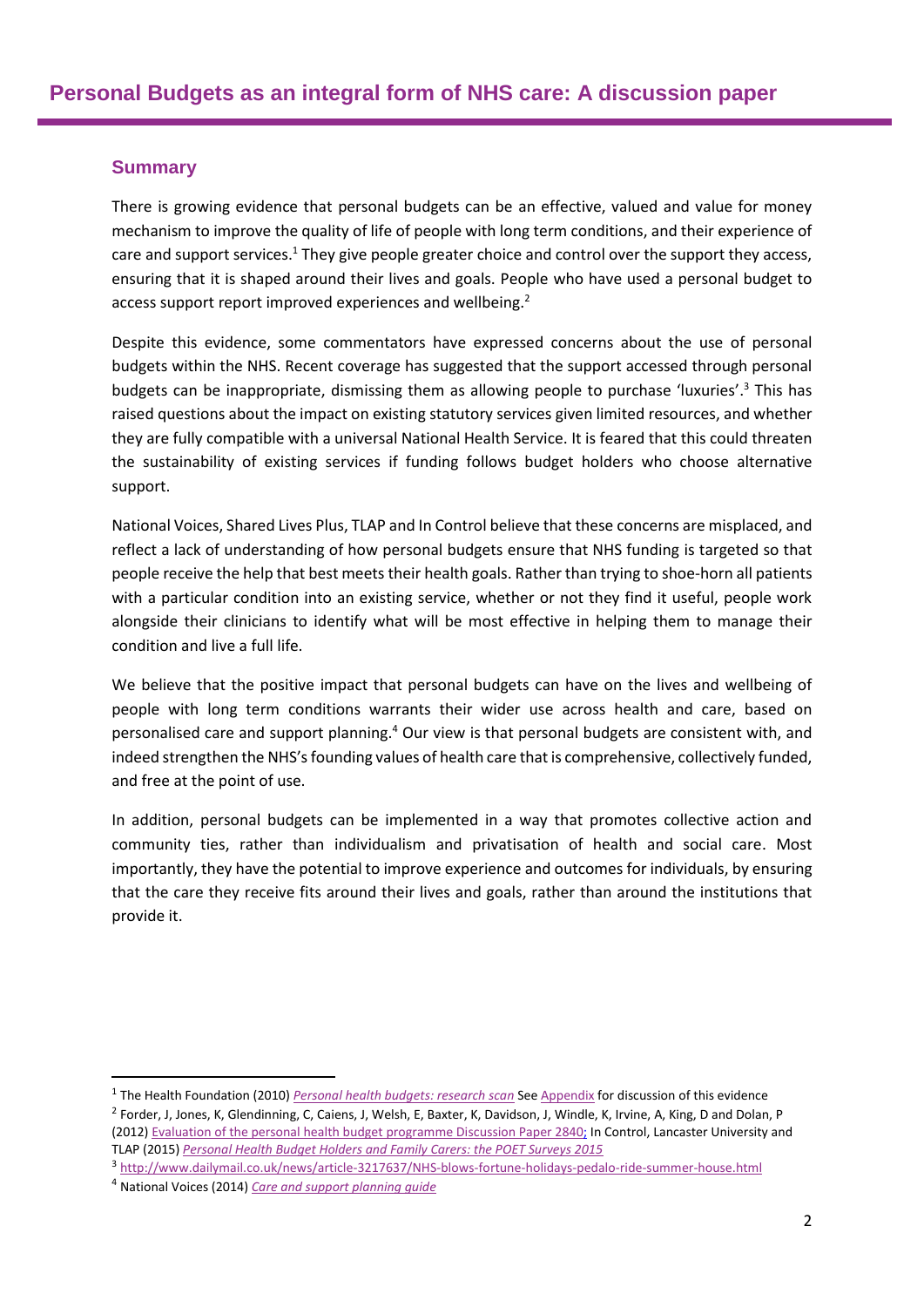The key points contained in this briefing are that personal budgets:

1. Are a policy success story that has become consensus, and are valued by their users;

2. Add value to traditional statutory care, helping people to contribute more in a way which can reduce system costs and increase sustainability, and where properly used can be a new route for people to co-design statutory care services;

3. Offer personalised and effective support on the same basis as other NHS services: collectively funded through tax revenue, free at the point of use, and (potentially) available to all according to need;

4. Can be *provided* as well as funded collectively, through using a 'social value' approach to local commissioning, via voluntary and community sector groups and organisations;

5. Can stimulate the statutory system to raise quality and be responsive to user preferences;

6. Can promote equity, in that people without financial resources can choose to use sources of support that are otherwise only available to the better-off;

7. Have the potential to be driven collectively by users, through the development of pooled budgets and purchasing power.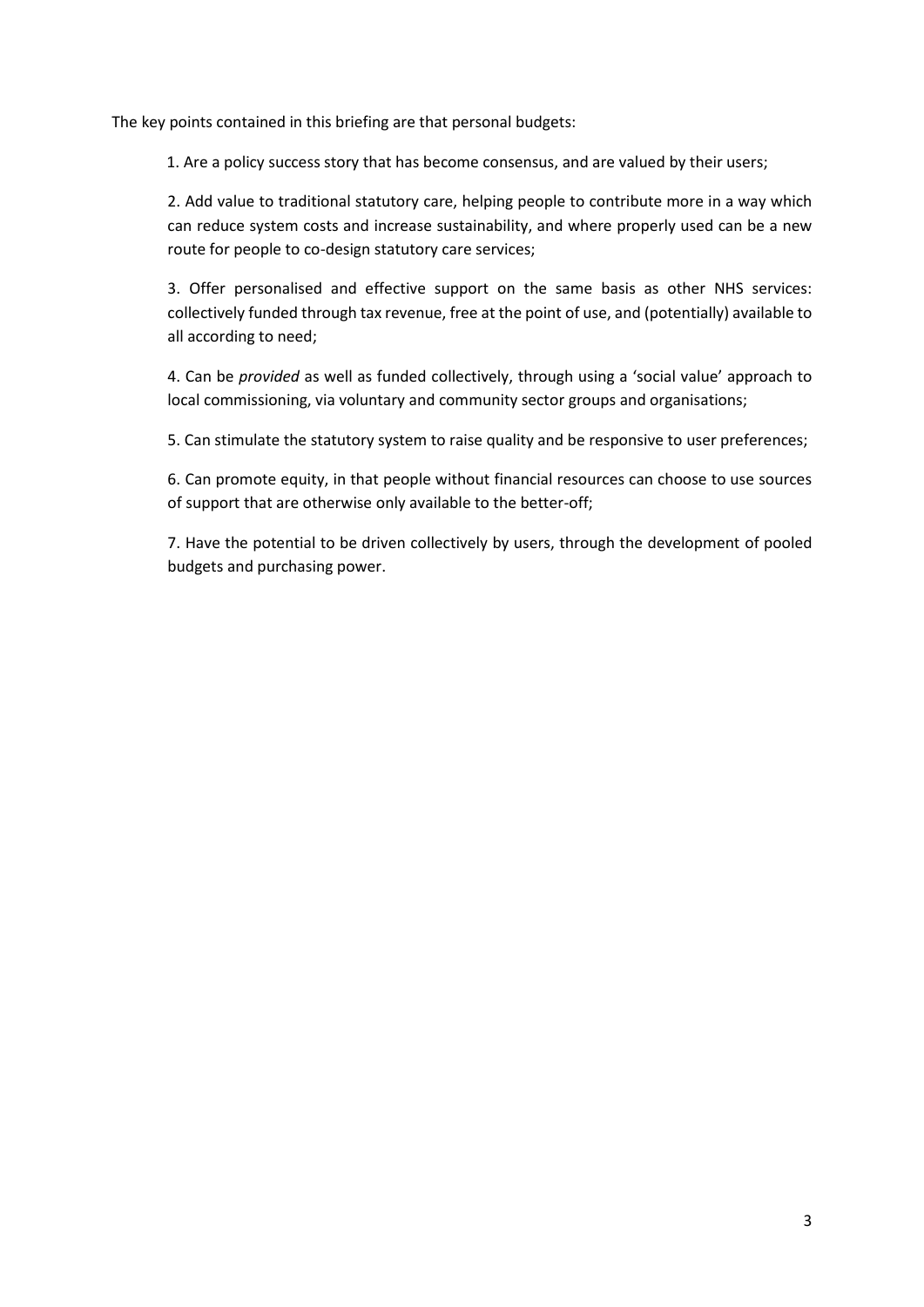#### **Introduction**

Personal budgets are an amount of money, funded by the NHS or through social care, which is used to offer individuals choice and control over their care, treatment and support.

Personal budgets can be implemented in different ways. Individuals may receive a direct payment equal to the agreed budget, which they use to purchase services themselves. Or the budget may be managed by statutory services or a voluntary sector broker, who purchase the services agreed on behalf of the budget holder.

The background to personal budgets is well known and has recently been summarised by TLAP, NHS England, the LGA and ADASS in 'Getting serious about personalisation in the NHS'.<sup>5</sup> It is worth noting that personal budgets in social care were introduced after the limitations of attempts to introduce person centred care *without* personal budget control became apparent. People with long term support needs had creative and personalised care plans, but services were not changing to meet these. The plans were not affecting how money was being spent, leading to disillusionment with the rhetoric of person centred care.

Personal budgets are less established in the health service than in social care. Since October 2014, those adults receiving NHS Continuing Care (and children in receipt of continuing care) have been eligible for a personal budget; since April 2015, CCGs have had the freedom to offer personal budgets.

Personal budgets are an effective form of personalisation. They empower budget holders to make decisions and build on their own personal assets to develop resilience and a culture of self-care or self-management. There is evidence that personal budgets can improve people's wellbeing, giving them a greater sense of control over their lives and care.<sup>6</sup> Personal budgets should be underpinned by effective care and support planning, as described in the National Voices guide.<sup>7</sup>

Despite the potential benefits, there remain concerns about the impact of personal budgets on the provision of NHS services given scarce resources, and whether the services purchased are always appropriate for the NHS to fund. In this conception, personal budgets allow people to 'opt out' of statutory services. The sustainability of such services could be at risk if personal budgets are funded from the same budget and 'follow' budget holders. Further, there are concerns that personal budgets extend the provision of healthcare by private providers, as budget holders can choose which services to access, potentially undermining the NHS's status as a national, comprehensive health service.

<sup>5</sup> Bennett, S (2014) *[Getting serious about personalisation in the NHS](http://www.england.nhs.uk/wp-content/uploads/2014/09/tlap-getting-serious.pdf)* TLAP, LGA, NHS England, ADASS

<sup>6</sup> In Control, Lancaster University and TLAP (2015) *[Personal Health Budget Holders and Family Carers: the POET Surveys](http://www.thinklocalactpersonal.org.uk/_library/Resources/SDS/POETPHB2015FINAL.pdf)  [2015;](http://www.thinklocalactpersonal.org.uk/_library/Resources/SDS/POETPHB2015FINAL.pdf)* Forder, J, Jones, K, Glendinning, C, Caiens, J, Welsh, E, Baxter, K, Davidson, J, Windle, K, Irvine, A, King, D and Dolan, P (2012) *[Evaluation of the personal health budget programme Discussion Paper 2840](http://www.york.ac.uk/inst/spru/research/pdf/phbe.pdf)*, Department of Health; The Health Foundation (2010) *[Personal health budgets: research scan](http://www.health.org.uk/public/cms/75/76/313/2594/personal%20health%20budgets.pdf?realName=wiYPsk.pdf)* See Appendix for discussion of this evidence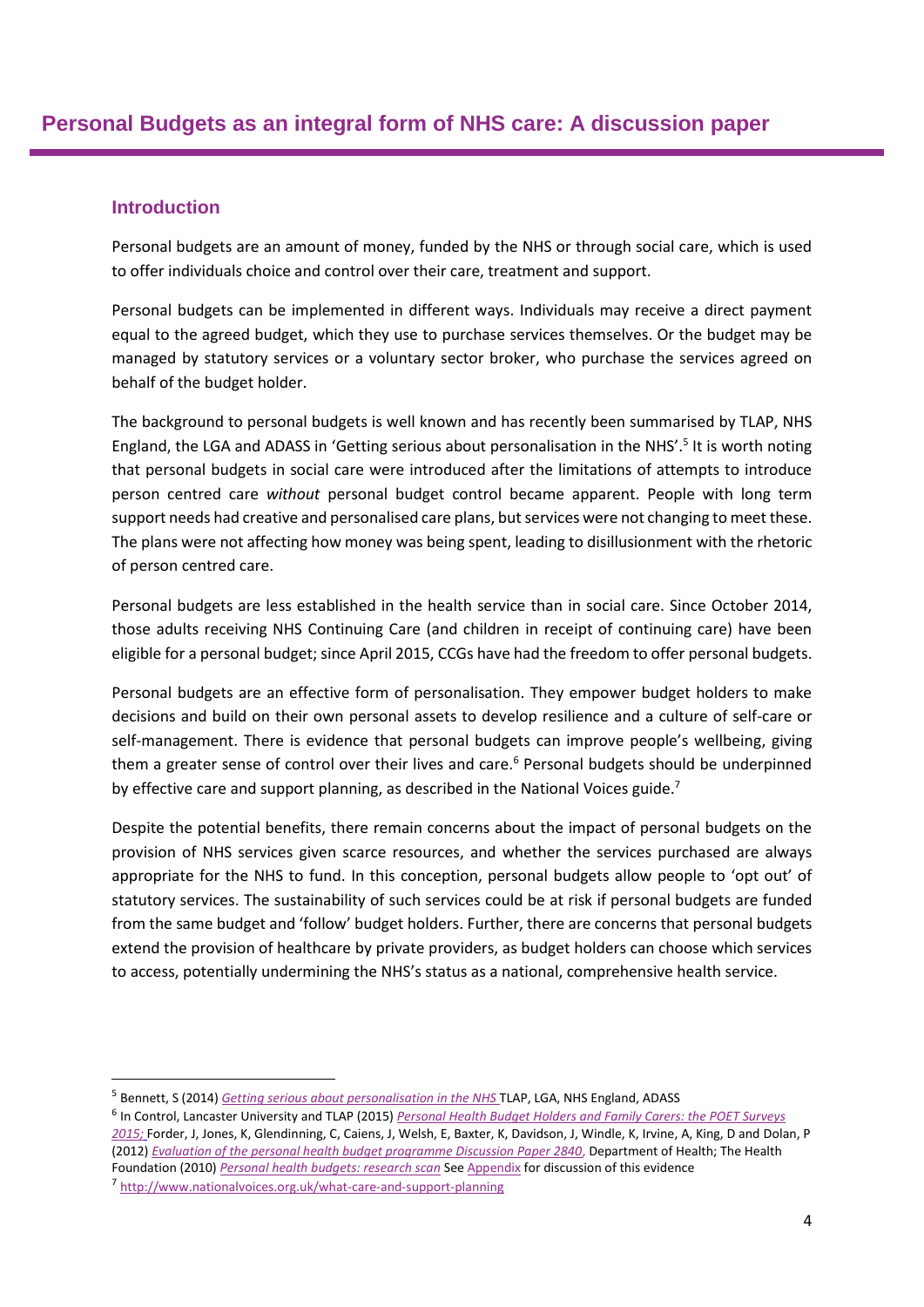There have also been concerns expressed that personal budgets are used as a form of cost cutting<sup>8</sup>, not least because the expansion in their use in social care coincided with significant cuts to social care funding by central government. This paper does not seek to address this argument directly.

We know that greater personalisation improves experience of services and outcomes; personal budgets are an effective tool to achieve this. However we share concerns about the level of social care funding (and about NHS funding) which we have set out elsewhere.<sup>9</sup>

This paper seeks to demonstrate that fragmentation, individualisation, and privatisation are not inevitable consequences of the use of personal budgets across health. It sets out why our organisations believe that personal budgets are consistent with the values of the NHS, and can be implemented in a way that in fact strengthens the support accessed via the NHS.

#### **Context and use of terms**

**.** 

Until now we have tended to hear about 'personal budgets' in social care; and about moves towards 'personal health budgets' in the NHS. But across England local areas, supported by national system leading bodies, are increasingly engaged in joining up care, dissolving the boundaries between siloed services. The government is committed to moving towards more coordinated health and social care.

For the individual, it makes no sense to have two systems of care planning and personal budgets. It must be desirable to create single personal budgets across health and social care where appropriate to the person. This will enable people to have a unified approach to planning their care, treatment and support.

We therefore worked closely with the Department of Health and fellow charities to ensure that the Care Act 2014 legislation and guidance paves the way for unified personalised care and support planning, and unified personal budgets.

Against this background **this paper uses the term 'personal budgets' to refer to the generic mechanism** regardless of the system that funds and organises them.

<sup>&</sup>lt;sup>8</sup> Roberts, C (2015) Next-generation social care: the role of e-marketplaces in empowering care users and transforming services IPPR [http://www.ippr.org/read/next-generation-social-care#](http://www.ippr.org/read/next-generation-social-care)

<sup>9</sup> National Voices (2015) *Person centred care 2020: calls and contributions from health and social care charities [http://www.nationalvoices.org.uk/sites/www.nationalvoices.org.uk/files/2015\\_national\\_voices\\_position\\_statement\\_updat](http://www.nationalvoices.org.uk/sites/www.nationalvoices.org.uk/files/2015_national_voices_position_statement_update.pdf) [e.pdf](http://www.nationalvoices.org.uk/sites/www.nationalvoices.org.uk/files/2015_national_voices_position_statement_update.pdf)*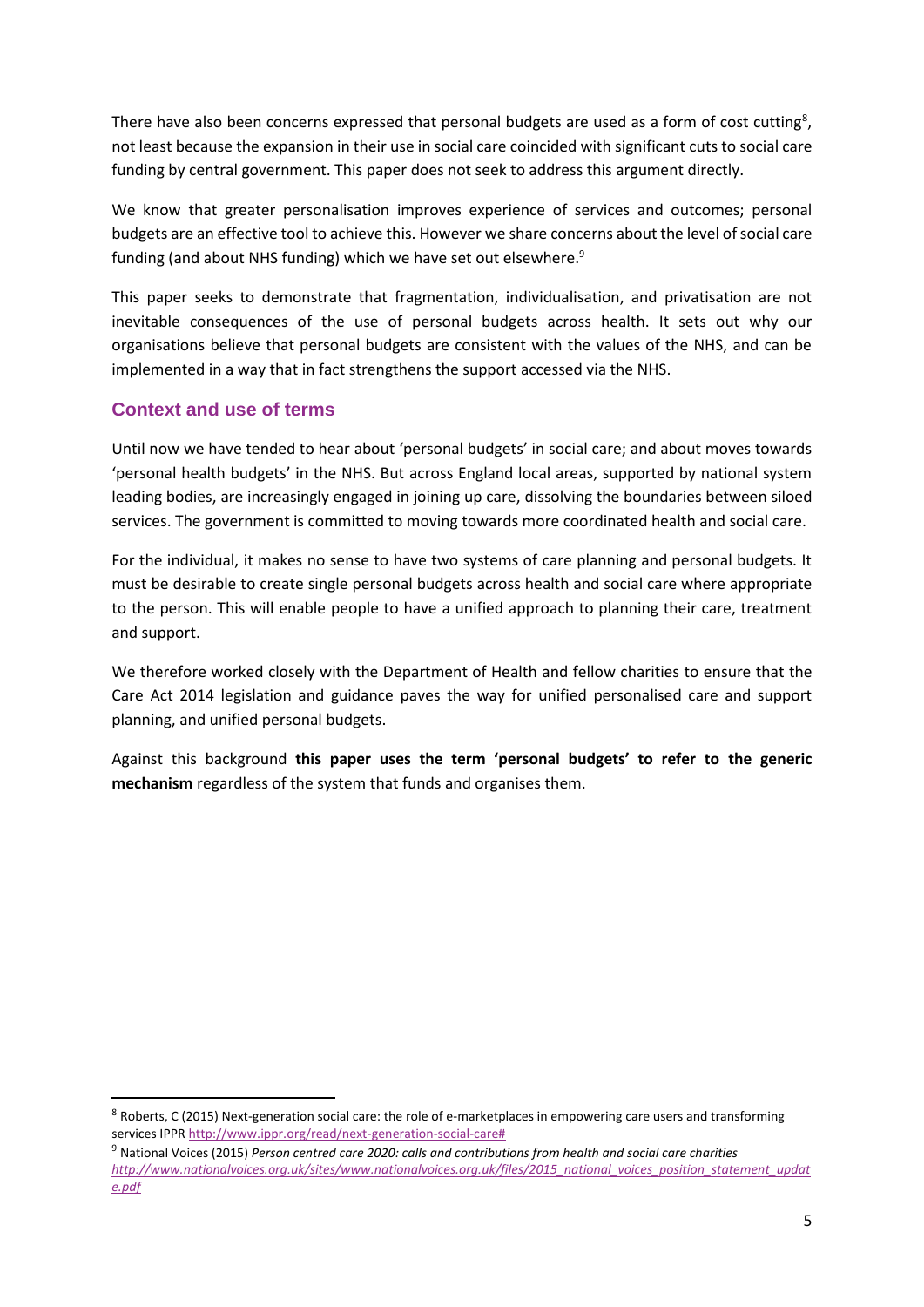#### **1. A policy success story that has become consensus, valued by users**

Personalisation is the idea that individuals and their support networks are best placed to be the expertsin their own lives and support needs. Personalisation represents a shift from a 'doing to' model (in healthcare, the traditional medical model) to a more social model of care. Here, care is holistic and takes into account the needs of the whole person rather than focusing on the disease or disability.

Personal budgets are not the only route to personalisation but have proved to be a highly significant one. As key decision makers in their care, individuals and their families are often more creative, and take more positive risks, than professionals. Putting decision power in the person's hands creates a more equal, mature relationship, whereby people work in partnership with health and care providers and professionals.

Following increasing pressure from people who use services for more personalised services, a 2005 Green Paper signalled a shift towards personalisation in social care, stating that it should "put people at the centre of assessing their own needs and how those needs can best be met." Key measures identified included direct payments and personal budgets.

In 2009 the government announced that personal budgets would be piloted in health, arguing this would "improve the quality of patient experience and the effectiveness of care by giving individuals as much control over their healthcare as is appropriate for them." The pilot results were published in 2012, with the recommendation that the programme be fully rolled out. These showed that when personal budgets are implemented well, they are cost effective in comparison to conventional services and can reduce people's use of other services.<sup>10</sup>

A survey of more than 4,000 personal budget holders in health and social care published by Think Local Act Personal shows a positive impact on a range of outcomes, including mental wellbeing, people's sense of control over important things in life and their perception of being supported with dignity.<sup>11</sup>

The strength of evidence persuaded the Coalition Government to confirm that, from April 2014, people in receipt of NHS Continuing Care would have the right to a personal budget, extending this to anyone with a long term condition from April 2015.

Introduced initially by a Labour Government, the decision by the Coalition Government (and maintained by the Conservative Government) to expand access to personal budgets demonstrates the political consensus that has emerged around the benefits of personal budgets.

In 2014, Simon Stevens, CEO of NHS England, announced a new programme, 'Integrated Personalised Commissioning' (IPC), to develop the more widespread use of personal budgets. The programme particularly targets groups for whom statutory services have historically struggled to provide high quality individual care and support: people with learning disabilities, people with continuing mental health needs, older people living with frailty and children and young people with complex needs.

<sup>&</sup>lt;sup>10</sup> Forder, J, Jones, K, Glendinning, C, Caiens, J, Welsh, E, Baxter, K, Davidson, J, Windle, K, Irvine, A, King, D and Dolan, P (2012) *[Evaluation of the personal health budget programme](http://www.york.ac.uk/inst/spru/research/pdf/phbe.pdf)* Discussion Paper 2840, Department of Health

<sup>1111</sup> Waters, J and Hatton, C (2014) *[Third national personal budget survey: experience of personal budget holders and carers](http://www.in-control.org.uk/media/168205/third%20national%20personal%20budget%20survey%20oct2014.pdf)  [across adult social care and health](http://www.in-control.org.uk/media/168205/third%20national%20personal%20budget%20survey%20oct2014.pdf)* In control, Lancaster University and TLAP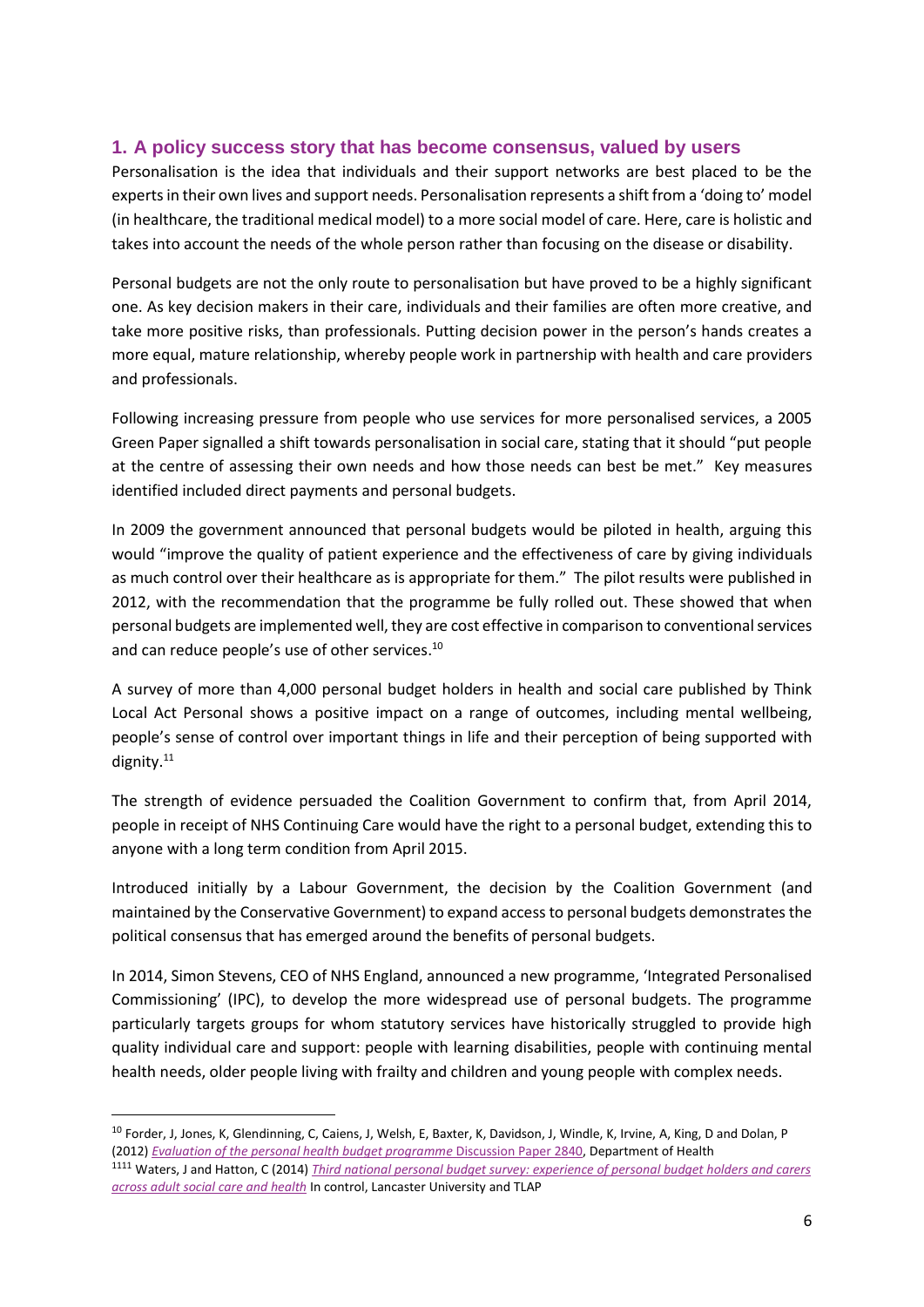The IPC programme, for which the first nine sites have been recruited, is now part of the 'new models of care' programmes that will implement the NHS Five Year Forward View. The programme is welcomed and supported by voluntary sector organisations including TLAP and National Voices.

# **2. Personal budgets add value to traditional statutory care, helping people contribute more in a way which can reduce system costs and increase sustainability, and where properly used they can be a new route for people to co-design statutory care services**

Personal budgets across health and care can improve people's outcomes and care experience in a number of ways. They offer support that is social as well as physical, enabling people to manage their condition in a way that allows them to pursue their own goals and interests.

Personal budgets allow more targeted support to meet person-specific needs, so that the way in which a need is met is based not on the condition alone, but on how the person's wellbeing as a whole can be maintained. This helps move provision from providing reactive, symptom- or disease-specific care to a more comprehensive approach to independence, health and wellbeing.

Personal budgets give people the opportunity to access the type of support that they – in partnership with their professionals – believe will help them meet their personal goals. They should be underpinned by a rigorous process of care and support planning. This is a defined process which helps people identify their own health needs and goals, and how these can best be met, and then secures that support. Care and support planning is the key that unlocks person centred, coordinated care.<sup>12</sup>

People need more than medical and direct personal care to achieve these goals – they also need to build their confidence and capacity to manage, maintain social and community contact, participate in activities that are important to them, and be supported to adopt and maintain health-producing behaviours such as better diet and exercise.<sup>13</sup>

Thus access to a personal budget can be seen as allied to the overall agenda of helping people to achieve a better quality of life through supported self-management. Where this is successful, it reduces people's use of expensive interventions including urgent and emergency care.<sup>14</sup> Part of the care and support plan that underpins the budget will be to anticipate and mitigate crisis situations.

This should be cost-effective for the health and care systems. In social care, where people have taken budgets instead of using institutional care solutions, they have proved this cost-effectiveness proposition.

<sup>12</sup> National Voices (2014) *[Care and support planning guide](http://www.nationalvoices.org.uk/sites/www.nationalvoices.org.uk/files/guide_to_care_and_support_planning_final.pdf)* 

<sup>13</sup> See, for example, *[NICE Guidance for older people with social care needs and multiple long-term conditions](http://www.nice.org.uk/guidance/ng22/chapter/1-Recommendations#preventing-social-isolation)*

<sup>14</sup> National Voices (2014) *[Supporting self-management: summarising evidence from systematic reviews](http://www.nationalvoices.org.uk/sites/www.nationalvoices.org.uk/files/supporting_self-management.pdf)*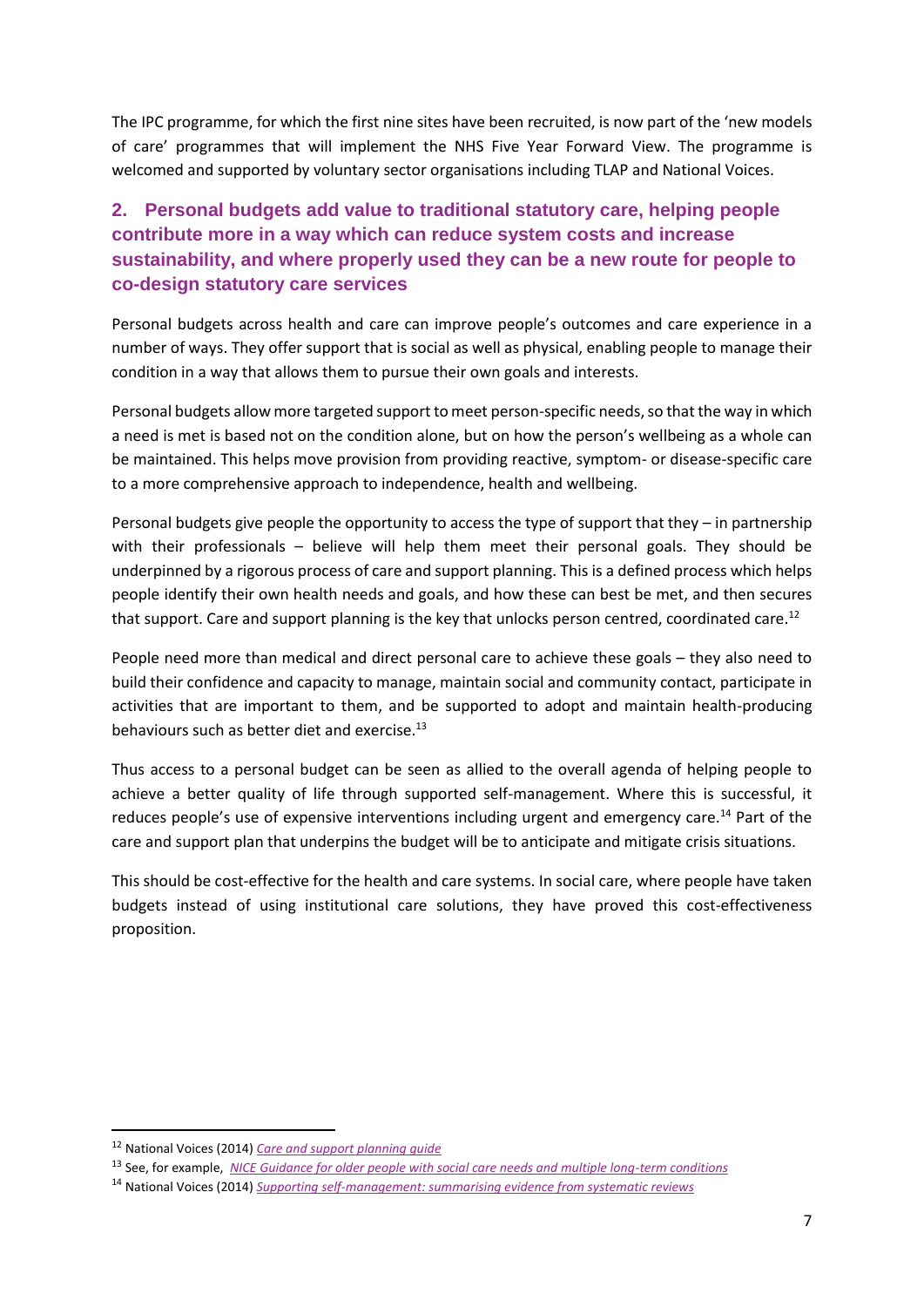## **3. Offer personalised and effective support on the same basis as other NHS services: collectively funded through tax revenue, free at the point of use, and (potentially) available to all according to need**

There is evidence of strong support for the founding values of the NHS: a comprehensive national health service that is funded through tax and free at the point of use. Analysis of the 2014 British Attitudes Survey shows that 89% of respondents support a health service underpinned by these values.<sup>15</sup>

We believe that personal budgets are consistent with, and help to realise, these values. In common with other NHS services, personal budgets are a form of taxpayer funding for services, although the direct provider may vary. Budget holders will still access the rest of their healthcare through the NHS, via their GP. It is only the support that is more social in nature, or that cannot be accessed through block contracting, that is covered by personal budgets.

Where the alternative to personal budgets is support through NHS Continuing Care, people are already likely to be accessing care through residential homes or from domiciliary carers working for the private sector. The main difference is therefore the level of choice and control the care recipient has over their provision, rather than a new division between the NHS and the private sector.

Personal budgets have also been used successfully in a number of areas to build very small community enterprises, as a new addition to the voluntary and social enterprise sector, helping the VCS to be part of the market and ensuring that local public service budgets are spent entirely locally.

Care is still publicly funded, underlining the principle that people have a right to the healthcare they need, and that this should be free at the point of use, collectively paid for by society, available according to health need.

## **4. Can be provided collectively, through a social value approach to commissioning.**

Personal budgets (across health and care) can be implemented in a way that encourages and promotes collective provision of care and support through the NHS.

The Social Value Act 2012 says commissioners must consider the impact on social value of the contracts they make. It has been used by local authorities to stimulate and build the local voluntary and community sector assets that contribute to people's independence, health and wellbeing. So far, it has barely been used by health commissioners.<sup>16</sup>

Through this and similar approaches, local commissioners can encourage and incentivise the development of user-led, collective and not for profit services.

<sup>15</sup> Gershlick, B, Charlesworth, A and Taylor, E (2015) *Public attitudes to the NHS* NatCen Social Research and The Health Foundation<http://www.health.org.uk/publications/public-attitudes-to-the-nhs/> <sup>16</sup> Cabinet office (2015)

*[https://www.gov.uk/government/uploads/system/uploads/attachment\\_data/file/403748/Social\\_Value\\_Act\\_review\\_report](https://www.gov.uk/government/uploads/system/uploads/attachment_data/file/403748/Social_Value_Act_review_report_150212.pdf) [\\_150212.pdf](https://www.gov.uk/government/uploads/system/uploads/attachment_data/file/403748/Social_Value_Act_review_report_150212.pdf)* TSO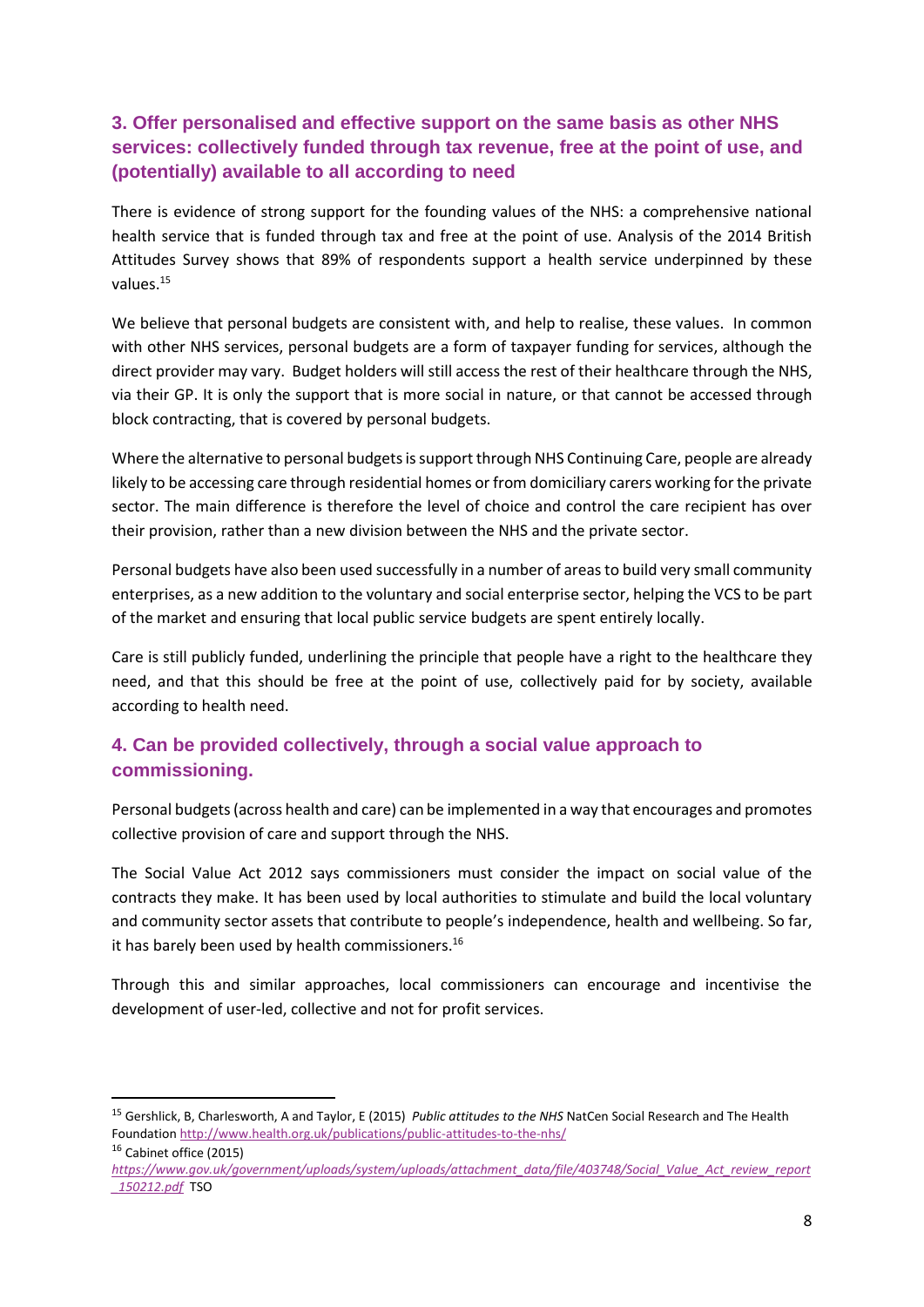Commissioners should work with the voluntary sector to support the development of such services, for example through pump priming grants, or advice to those wishing to develop a service.

The voluntary and social care sectors, along with disability rights groups, have developed a vision of personalisation that balances both choice and control over services, shaping service provision around community action and shared responsibility. Meeting the health and care challenges of an ageing population, with growing numbers of people experiencing disability and multimorbidities, <sup>17</sup> requires real and effective collaboration across these sectors<sup>18</sup>: personal budgets enable people to participate in this collaboration.

## **5. Service quality: services purchased using personal budgets can stimulate the statutory system to raise quality and be responsive to user preferences.**

We fully acknowledge that there is a risk of disruption to existing statutorily funded services as personal budgets are rolled out further. They are likely to prompt a decrease in the block contracting which still dominates the work style of health commissioners.

Indeed, one report argues that implementation of personal budgets requires decommissioning of services in order to be cost effective. However, it also argues that phasing in the changes can mitigate against this risk. This should give existing services the opportunity to adapt and renew.<sup>19</sup>

We believe that this disruptive innovation can be positive for people who use services. Historically, statutory services have been organised around the needs of the service provider, often failing to adapt to the individuals who use them.

NHS funding systems have focused on isolated episodes of activity, such as the number of procedures completed or appointments made, rather than being planned proactively around the person's needs. The work underway in IPC sites requires local systems to develop patient level data sets showing service usage and costs incurred across the system by people with the most complex needs, including in acute, community, mental health and social care. Understanding these costs at an individual level is a critical prerequisite to making the money work differently - regardless of whether the person takes a personal budget.

Separating commissioning from provision was in part justified by the notion that commissioners would act as a proxy for people who use services to redesign services. Although there are increasing numbers of small scale innovations in this respect, there is so far little evidence that commissioners can enact rapid change towards personalisation at any sort of scale. Commissioning remains dominated by the annual churn of the larger block contracts that use up most of the budgets.

Greater control for people who use services, supported by a process of care and support planning is therefore seen as more likely to drive change in the way services are designed so they become more

<sup>17</sup> Department of Health (2005) *Independence, wellbeing and choice: our vision for the future of social care for adults in England* 

<sup>18</sup> Think Local, Act Personal (2013) *A problem shared: making the best use of resources in Adult Social Care* TLAP

<sup>19</sup> Alakeson, V and Rumbold, B (2013) *Personal health budgets: challenges for commissioners and policymakers* The Nuffield Trust: London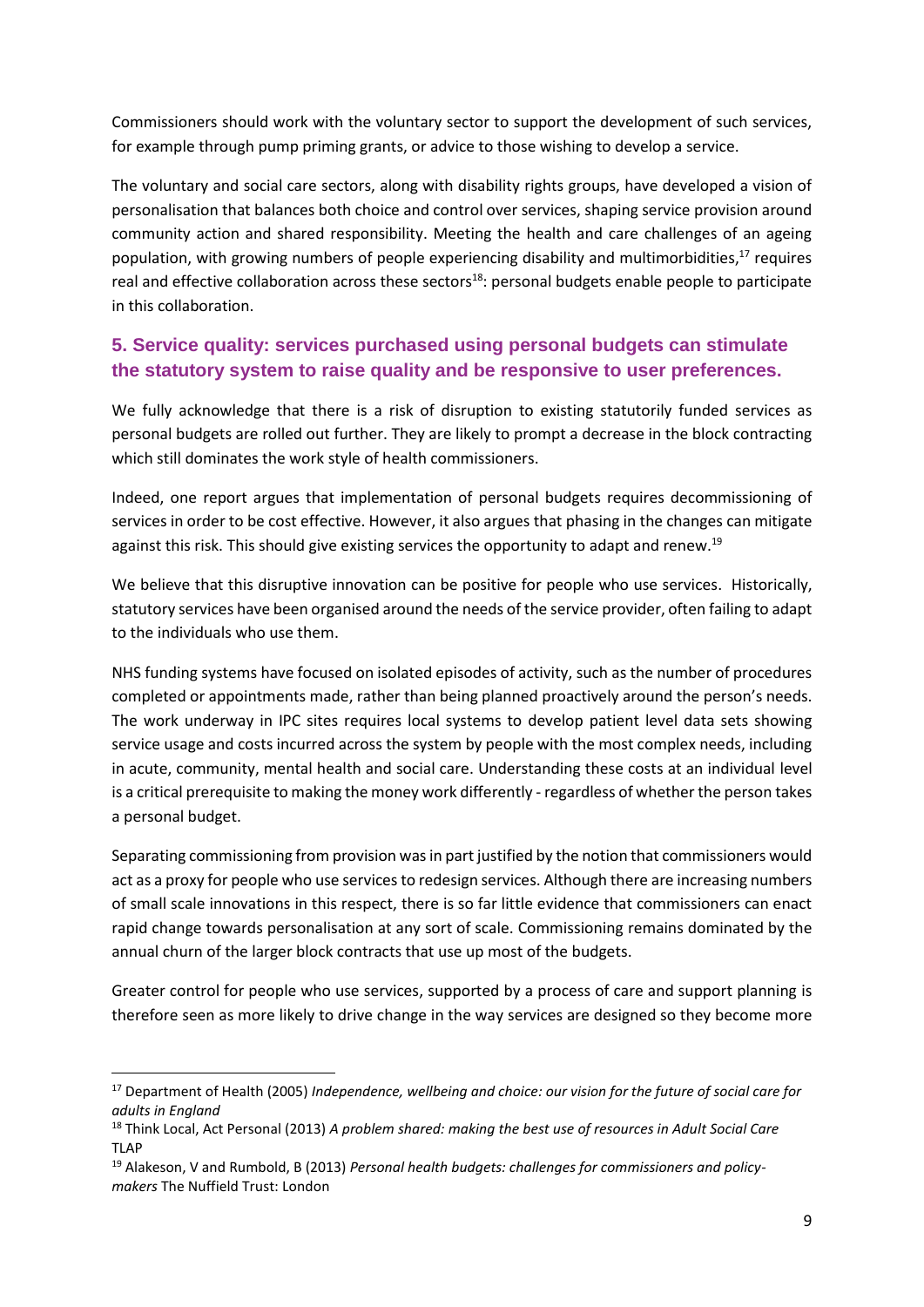tailored to individual needs. This in turn is likely to result in greater productivity and efficiencies across the system.

The feedback which users of personal budgets can provide both quantitatively – in the 'micro' data on how they exercise their choice and choose their provision – and qualitatively, in registering their opinions on existing services and how they could be improved, should be seen as crucial information for wider commissioning choices, and for the redesign and improvement of services to meet user preferences.

Giving service providers the opportunity and time needed to respond to feedback and suggestions from users where they do choose to opt out of services (and requiring them to do so) can help protect statutory services when personal budgets are introduced.<sup>20</sup>

In short, this user feedback helps the public sector in its quest for high quality and responsive care. In this way understanding how people use their personal budgets could help commissioners create better tailored and more effective local services.

## **6. Equity**

1

Personal budgets can promote more equitable access to the support that enables people to live a full and independent life, strengthening rather than undermining the universal nature ofthe NHS. Without personal budgets, the choices on offer to most people will be an NHS service that may not meet their needs effectively, or nothing. By comparison, people who are better off will be able to purchase more appropriate support through the market.

Counter-intuitively, therefore, the absence of equitable personal budgets may promote opt-outs; whereas personal budgets can contribute to reducing inequality in access to personalised support. In this respect it is an appropriate role for the state to provide funding in this form.

Additionally, in some circumstances personal budgets can actively promote equity and inclusion for people with long term conditions across other spheres of life. If they are used to purchase flexible support that allows people to return to education, sports, or employment, provide people with certain health conditions with access to community services, from which they might otherwise be excluded.

# **7. Services can be provided through voluntary and user-led sectors, through mutuals, and through pooled budgets, maintaining a collective element in provision as well as funding**

Even where personal budget holders choose to use their budget to access support provided outside the NHS, this does not necessarily mean they will opt for private sector provision.

We noted above that commissioners can use social value approaches to ensure that personal budgets build the community assets and support that are increasingly seen as 'essential' to a sustainable health and care system.

<sup>20</sup> Alakeson, V and Rumbold, B (2013) *Personal health budgets: challenges for commissioners and policymakers* The Nuffield Trust: London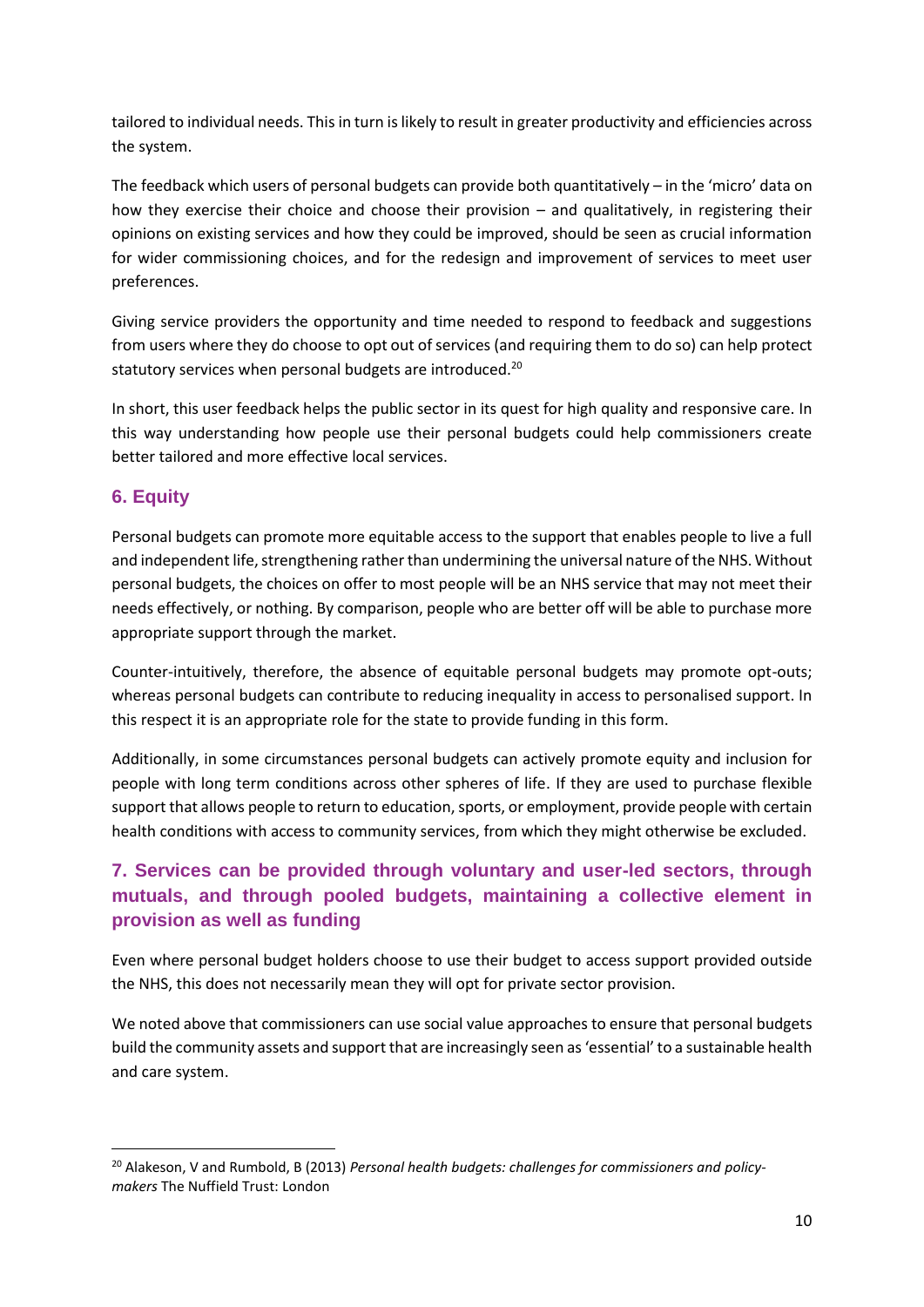Personal budgets can also generate new neighbourhood and community relationships. An example would be paying a neighbour for petrol to take the budget holder to regular appointments such as dialysis, rather than using NHS transport, which could cut down dramatically on waiting times for them. These local arrangements help to reinforce community involvement and volunteering.<sup>21</sup>

A further stage is to stimulate and develop new user-led services, as an alternative to NHS provision that retains a collective approach. These can offer a real model of co-production, so that rather than encouraging people to opt out of services, they create the conditions needed to give people who use services a more powerful role in shaping the services and support available.

Voluntary sector user-led organisations can be organised in different ways, some of which offer further opportunities for collective provision of services that are designed by and for the people who use them. Mutuals, for example, give face to face workers and people who use the services a stake in, and shared ownership of, the production of health and wellbeing.

In another model, budget holders can pool their budgets to commission services jointly, including through the development of social micro-enterprises, such as those supported by Community Catalysts.<sup>22</sup> The creation of peer networks among budget holders can also help identify where people have similar needs for living well and bring them together to pool budgets or create mutual organisations to provide services.

An IPPR report shows that over a quarter of local areas have developed 'e-marketplaces' to support the use of personal health budgets, and more have plans to do so. If designed well, these can make it easier for users to set out what they want, and providers to tailor support; they can also enable group commissioning bringing people together on the basis of shared interests.<sup>23</sup>

There are a number of actions health commissioners can take to promote more collective and integrated responses to personal budgets:

- Building advocacy and brokerage into all personal budget development;
- Implementing care and support planning within health services, as described by the National Voices' guide.<sup>24</sup>
- Creating a new model of commissioning in which citizens and communities are involved as well as clinicians and managers;
- Working with councils to include all personal budget holders and health providers in the local marketplaces created for social care personal budget holders, with promotion of collective purchasing;
- Identifying and commissioning new models of provision which have the most potential to deliver wellbeing and resilience outcomes.<sup>25</sup>

1

<sup>21</sup> <http://campaigntoendloneliness.org/toolkit/>

<sup>&</sup>lt;sup>22</sup> [Community Catalysts](http://www.communitycatalysts.co.uk/) is a community interest company and social enterprise that nurtures micro community enterprises and groups that offer people support and real choice over their care.

<sup>&</sup>lt;sup>23</sup> Roberts, C (2015) Next-generation social care: the role of e-marketplaces in empowering care users and transforming [services](http://www.ippr.org/read/next-generation-social-care) IPPR

<sup>24</sup> <http://www.nationalvoices.org.uk/what-care-and-support-planning>

<sup>25</sup> Taken from Fox, A (2014) *People Powered NHS: a Power to Create discussion paper* RSA Action and Research Centre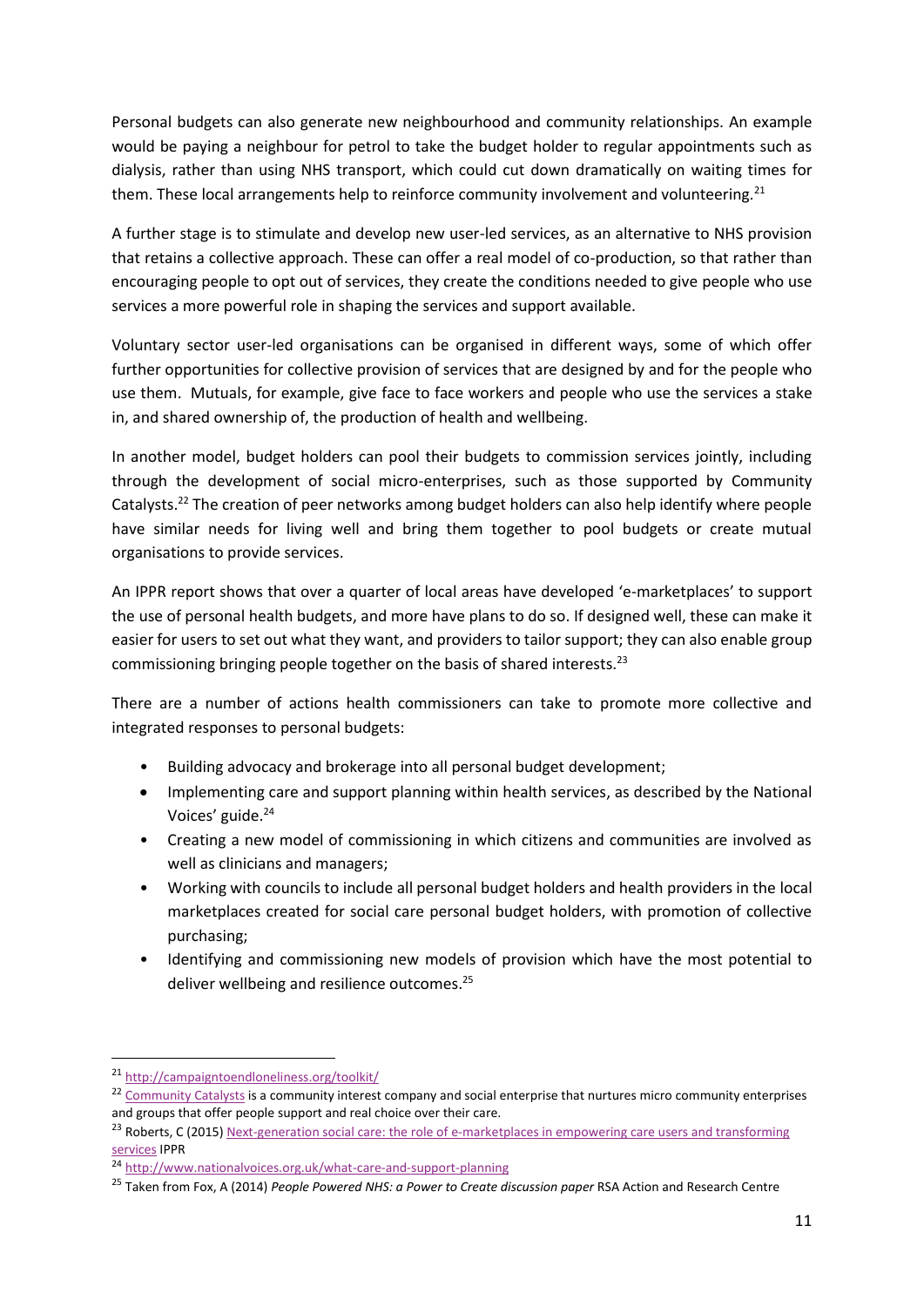#### **Conclusions**

Personal budgets should be embraced as an important tool for realising the core values of the NHS – providing comprehensive care that is free at the point of use, and is funded by taxpayers.

We recognise that introducing personal budgets across health and care carries some risks to existing collective provision. However, we have outlined ways in which those risks can be mitigated and collective and equitable aspects of personal budget holding can be maximised.

In this sense, personal budgets are a necessary but not sufficient driver for culture change towards person centred care: they must be accompanied by effective state and voluntary sector action to move towards collaborative models of care and to develop locally-based state and VCS providers.

This includes using feedback from people using the services to strengthen, improve and redesign existing provision to achieve higher quality and greater responsiveness. Now that the social care success story has become policy consensus, any government should be able to adopt these goals.

Personal budgets should therefore be seen not as a potential opt-out but as a welcome advance towards more 'people powered' services.

This is in the context of the gathering momentum of wider system change towards person centred coordinated care; asset and capabilities approaches; community development; coproduction and shared responsibility.

Personal budgets offer an opportunity to show that the government of the day and health and care system leaders have faith in people to work together.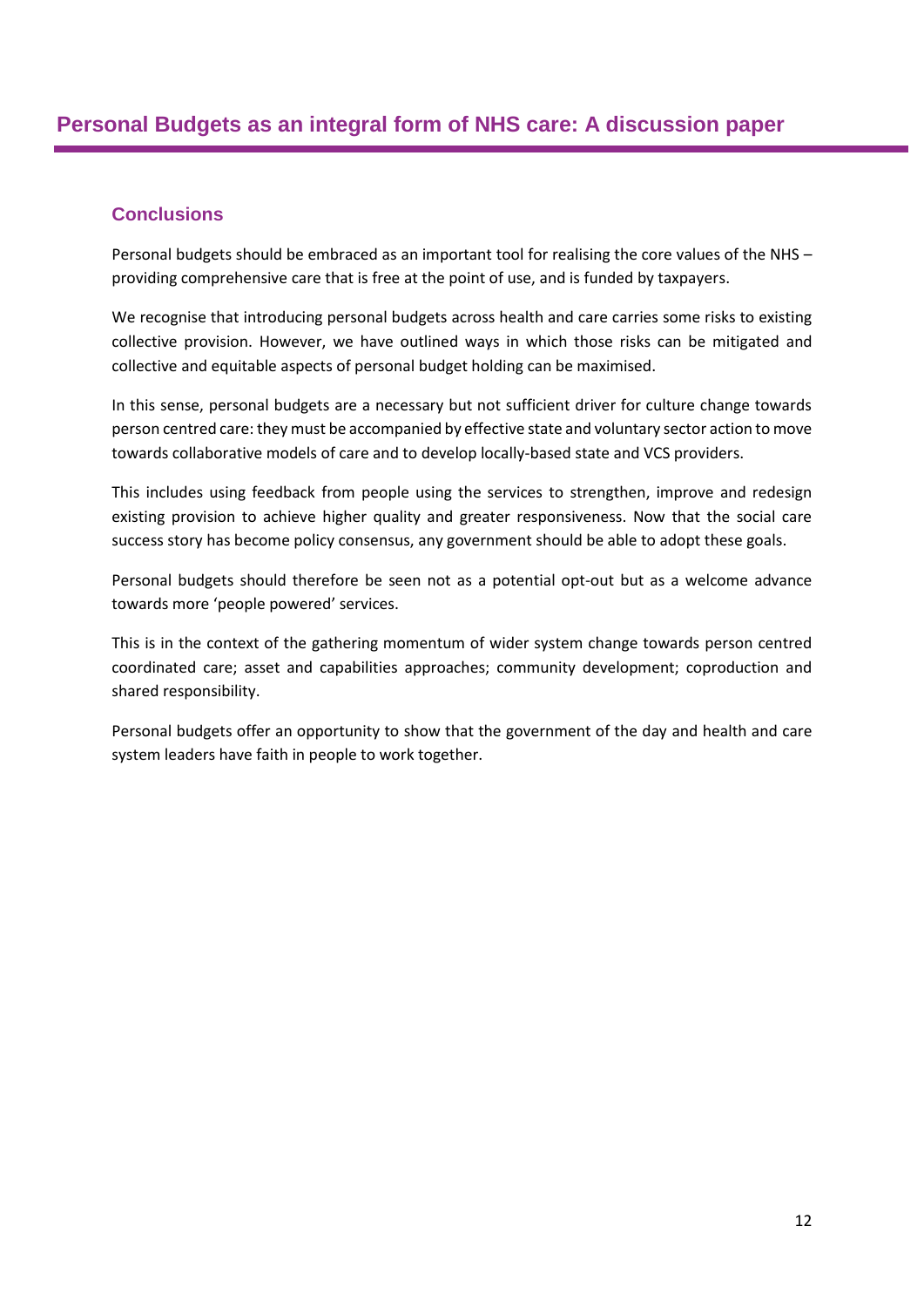# **Appendix: Benefits of personal budgets**

There is growing evidence that personal budgets in health and care can improve people's experiences of services and support, and their wellbeing.

The final evaluation of the Department of Health's personal health budget pilot looked at the effects of personal budgets in a number of arenas.<sup>26</sup> This longitudinal study found:

- Personal budgets were associated with significant improvement in the care-related quality of life and psychological wellbeing of recipients;
- They did not have an effect on people's health status (clinical measures of HbA1C and lung function) over a 12 month follow up period;
- High value personal budgets (over £1000) had more positive outcomes than low value budgets;
- Personal budgets had particularly positive effects on outcomes for those with COPD;
- Costs associated with inpatient care were lower, but direct costs of wellbeing and other health services were higher than for the control group. In other areas there was no cost difference;
- Cost effectiveness was greater for higher value budgets and where holders had greater choice and control over their services.

The evaluation demonstrated that the design of the personal budget process has a significant effect on outcomes, with better outcomes where:

- Budget holders were explicitly informed about the budget amount
- They provided a degree of flexibility as to what services can be purchased
- Budgets provided more choice in how the budget can be managed

The 2015 Personal Outcomes Evaluation Tool Survey of 307 personal health budget holders found that they felt that personal budgets had a positive impact on their:

- Quality of life (85 per cent)
- Independence (81 per cent)
- Self-esteem (76 per cent)
- Control over life (74 per cent)
- Friendships (68 per cent)

**.** 

- Physical health (63 per cent)
- Mental health (69 per cent) $27$

Tailored support services can be particularly important for conditions that are less common, and for minority groups including young people, BAME groups and those who do not have English as a first language. Tailoring could mean, for instance, training care workers to deliver insulin or other medical treatments to help people attend college, an iPad instead of bulkier communication aids to help

<sup>&</sup>lt;sup>26</sup> Forder, J, Jones, K, Glendinning, C, Caiens, J, Welsh, E, Baxter, K, Davidson, J, Windle, K, Irvine, A, King, D and Dolan, P (2012) *Evaluation of the personal health budget programme* Discussion Paper 2840, Department of Health.

<sup>27</sup> In Control, Lancaster University and TLAP (2015) *[Personal Health Budget Holders and Family Carers: the POET Surveys](http://www.thinklocalactpersonal.org.uk/_library/Resources/SDS/POETPHB2015FINAL.pdf)  [2015](http://www.thinklocalactpersonal.org.uk/_library/Resources/SDS/POETPHB2015FINAL.pdf)*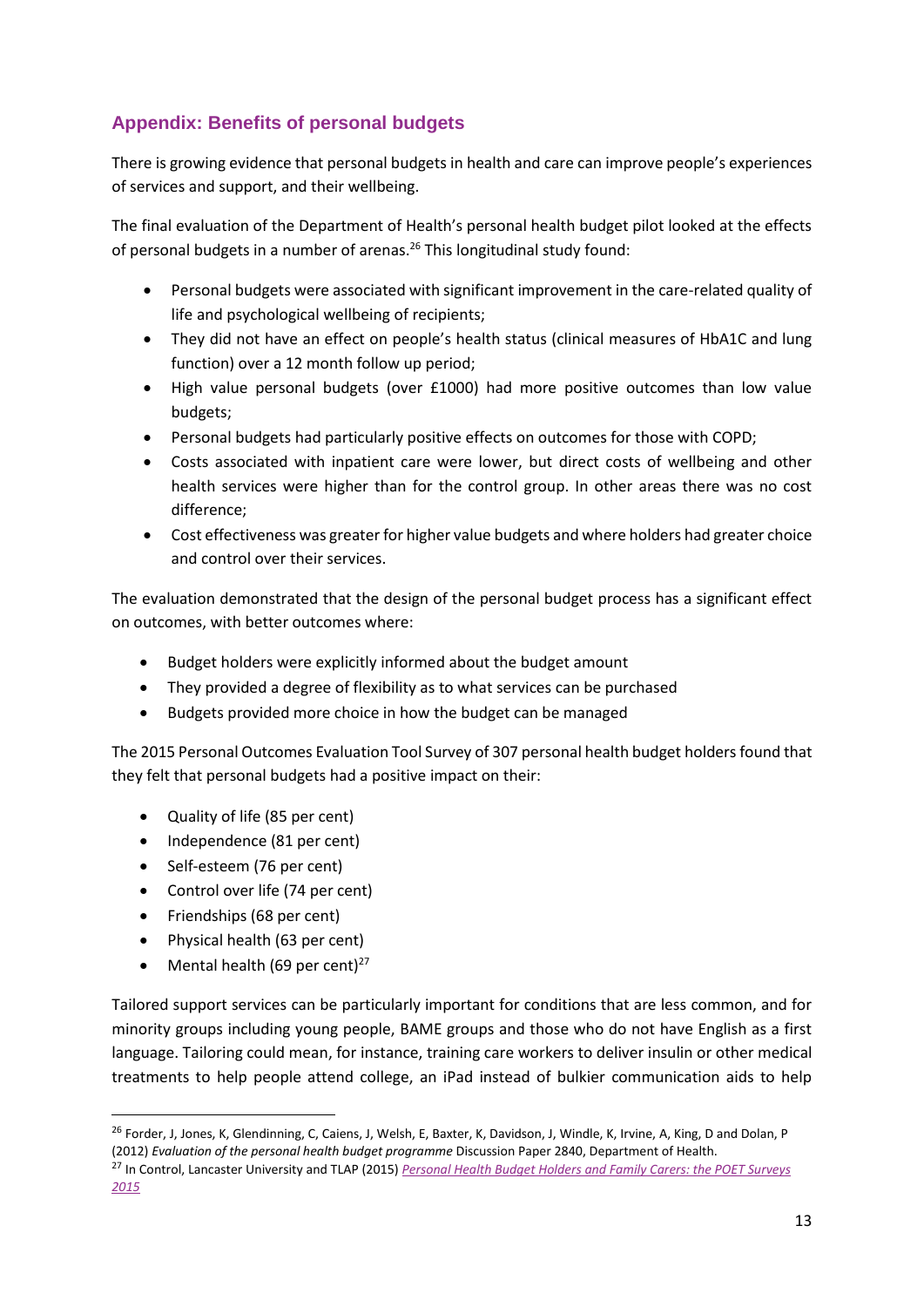someone stay at work, training care workers to specialise in particular conditions, or hiring care workers with language skills or an understanding of particular cultures. It would be difficult to achieve this degree of personalisation within a service commissioned for a whole population

Personal budgets can help people to maintain their health in a way that makes sense to them, helping them to avoid their health deteriorating, or having to go into hospital for more acute care. Those with fluctuating conditions, for example, can plan ahead to ensure that when their condition deteriorates, they have a plan in place in advance for the care they need, which can help people avoid long stays in hospital while this is being arranged.

Personal budgets can also help to reduce inequalities by enabling people to purchase non-traditional services they would not otherwise be able to afford. For example, how well an individual manages long term conditions is not only dependent on following medical advice, but on how well they eat, exercise and address any underlying mental health problems. Interventions to address healthy behaviours have historically not been provided for within the NHS and thus there is a lack of equity to these resources.

As people are supported to identify their own personal goals through care and support planning, commissioners will be alerted to an increase in the demand for these types of interventions which in turn will stimulate the local markets to respond to the needs of the local population.

Personal budgets can empower people who use services to become stronger advocates for their own needs. Knowing the cost and having the responsibility of purchasing support directly can help people feel they have a right to complain about poor service from support agencies, and their power as a direct commissioner can make agencies more responsive to their concerns. This could help improve quality.